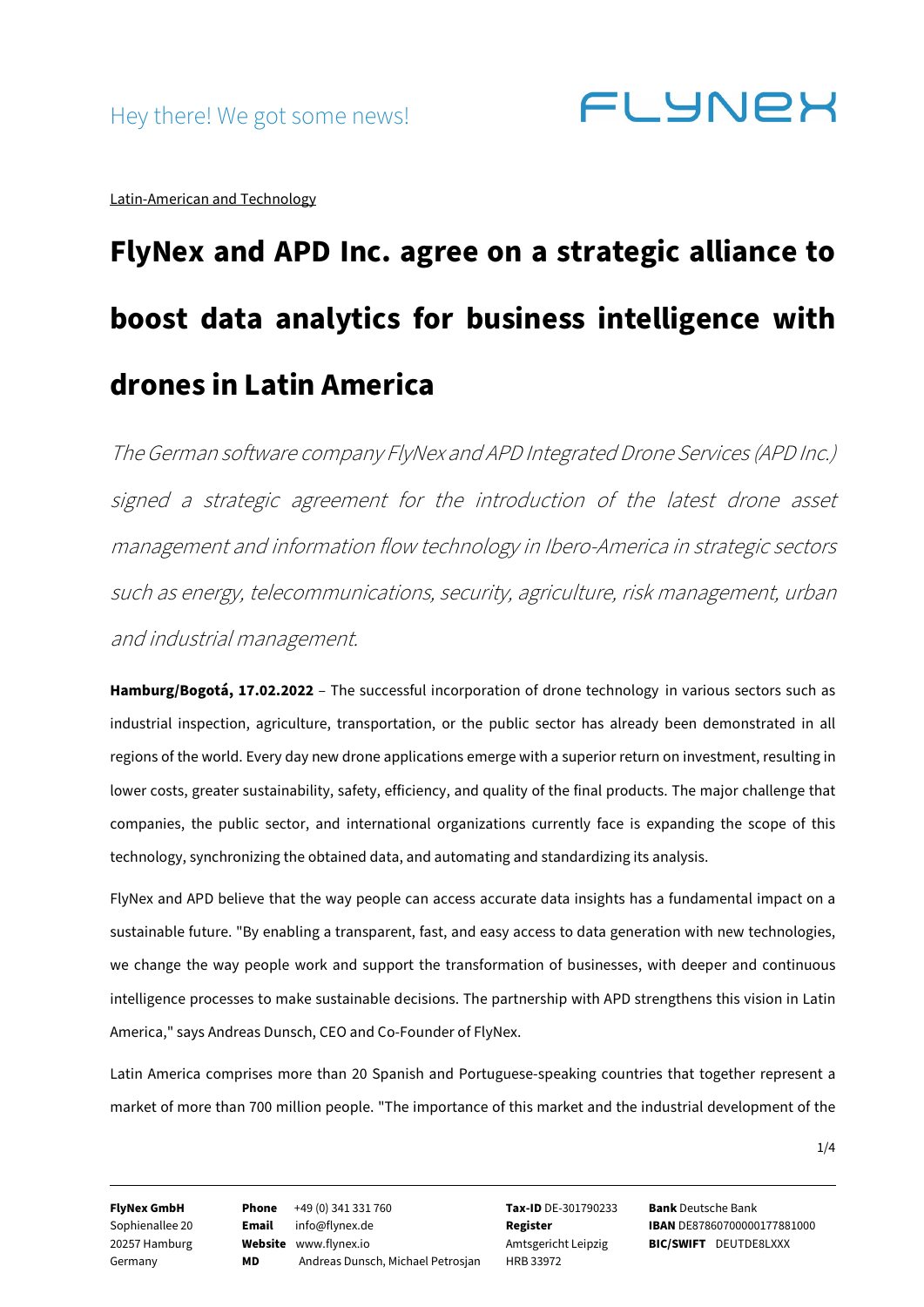## **ELYNEX**

region can only be ensured by incorporating technology that allows quick and accurate decisions. This is where the strategic cooperation between APD and FlyNex takes on great relevance to support companies and organizations to change the way they generate and manage data for business intelligence", said Daniel Conde, VP International Business Development and Co-founder of APD.

Experts from the leading European Drone Data and Workflow platform FlyNex and APD Integrated Drone Services (APD Inc.) are now collaborating to support large companies in the energy, telecommunication, security, infrastructure, agricultural, international cooperation, and public sector in Ibero-America in the entire process of implementing mission planning, processing, artificial intelligence, and reporting.

### **Education in the first place**

FlyNex and APD are currently developing the First Diploma in Latin America to train "Drone Managers" – professionals from various sectors who manage multiple missions with drones and need to plan, control, and generate data for decision-making in their companies. This unique offer will include a FlyNex license for managing up to 100 assets and face-to-face training in an all-inclusive "Drone Camp" supported by APD's educational platform and international instructors. The course will start in March 2022 and is aimed at professionals from over Latin America.

"APD will incorporate FlyNex's cutting-edge technology in all its drone projects applied to end customers in the international cooperation, security, energy, communication, construction, and agriculture verticals to create drone data flows and provide business intelligence for each asset, achieving savings of up to 80% of our customers' costs," says Catalina González, Director of the Drone Think and Do Center of APD Inc.

### **Data analytics for Business Intelligence - The Future of the Drone Industry**

The FlyNex Enterprise Suite provides a platform for digital drone data collection, processing, and asset management. The integrated software and artificial intelligence tools allow the collected images to be analyzed automatically and soon in real-time. For example, intelligence tools classify crops, detect territorial risks, perform security surveillance, or inspect critical infrastructure like electricity pylons.

"Data from drones already represent an enormous added value for the management of industrial inspections, as well as environmental and climate change measures, agricultural activities, and security control around the

**FlyNex GmbH** Sophienallee 20 20257 Hamburg Germany

**Phone** +49 (0) 341 331 760 **Email** info@flynex.de **Website** www.flynex.io **MD** Andreas Dunsch, Michael Petrosjan **Tax-ID** DE-301790233 **Register** Amtsgericht Leipzig HRB 33972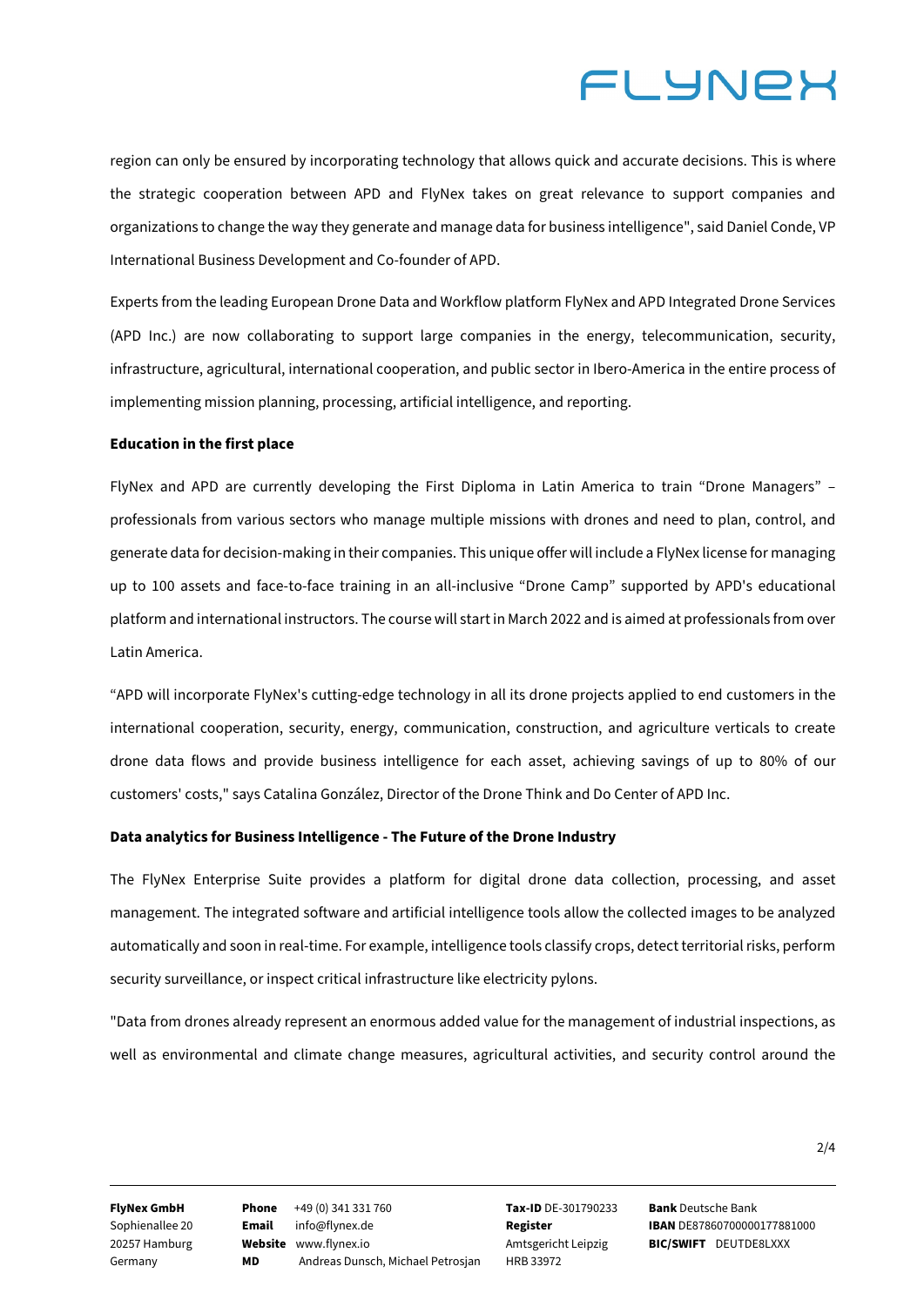### **FLYNEX**

world. We are certain that Latin America will benefit very quickly from this new way of obtaining and processing important data", says Christian Caballero, COO and Co-Founder of FlyNex.

FlyNex is a SaaS (Software-as-a-Service) platform for operations and data management with unmanned aerial systems. The integration of drones and Artificial Intelligence (AI) makes it possible to automate systematic planning, survey, and data analysis. Companies and organizations worldwide use the platform for a variety of purposes, including the digital management of assets such as industrial facilities, buildings, and terrain.

APD Inc. is a leading organization in developing standards, training, and implementation of drone technology in public and private organizations in Latin America. Through APD Academy, more than 6,000 professionals have been trained in drone technology in its Think & Do Tank (CPAD). Thanks to its "Integrated UAS Management System" (©SIGUAS), large and influential organizations throughout Latin America such as The Food and Agriculture Organizations - UN (FAO), the UN World Food Program (WFP), the Deutsche Gesellschaft für Internationale Zusammenarbeit (GIZ), the Inter-American Development Bank (IDB), The Nature Conservancy (TNC) or SANOFI have successfully implemented drone technology in their projects.

#END#



**FlyNex GmbH**

Sophienallee 20 20257 Hamburg Germany

**Phone** +49 (0) 341 331 760 **Email** info@flynex.de **Website** www.flynex.io **MD** Andreas Dunsch, Michael Petrosjan

**Tax-ID** DE-301790233 **Register** Amtsgericht Leipzig HRB 33972